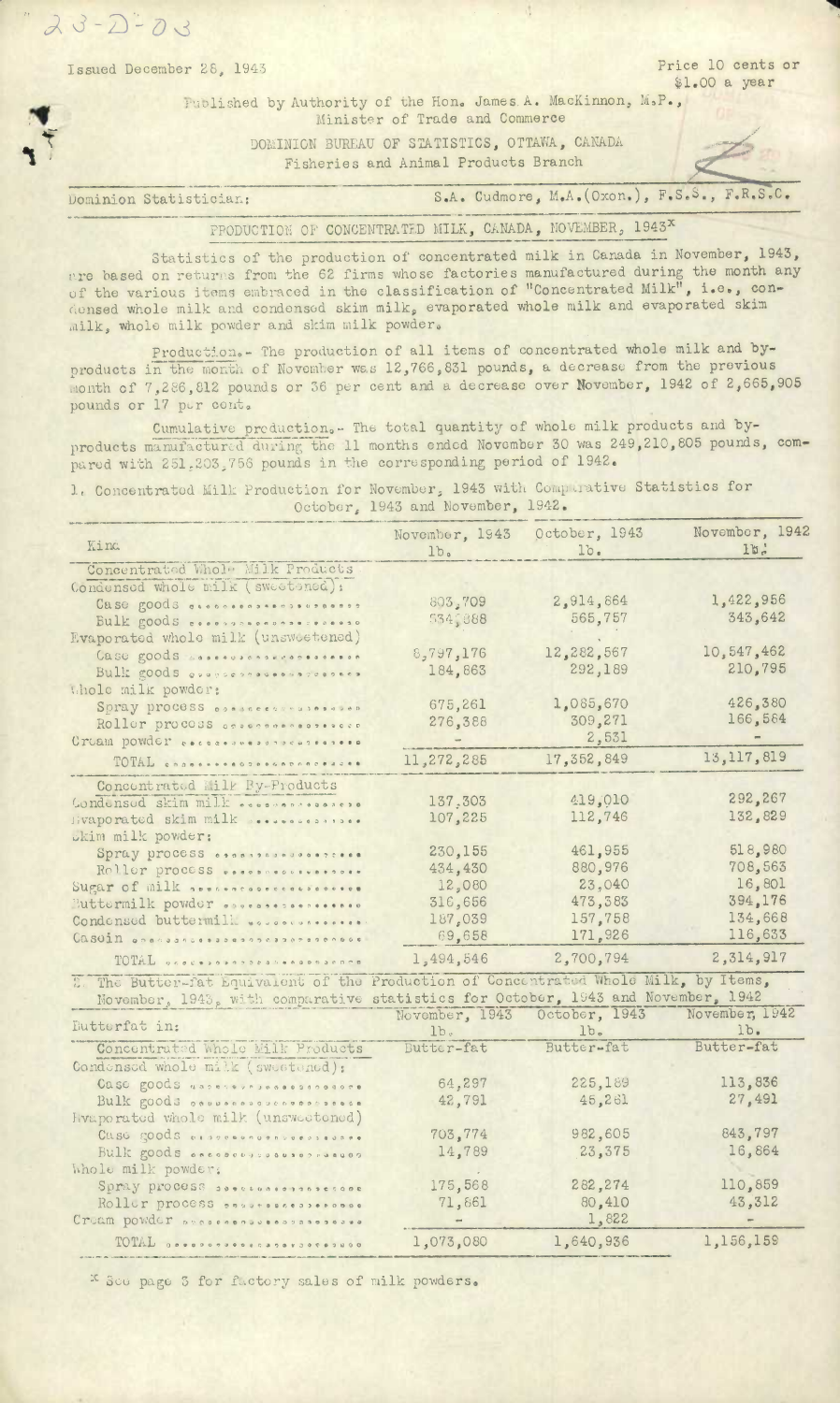$-2-$ 

Cumulative Production of Concentrated Milk for the Eleven Months Ended November 30,  $3.$ 1943, with Comparative Statistics for the Eleven Months ended November 30, 1942.

| Kind                                | Eleven Months Ended November 30 |             |  |
|-------------------------------------|---------------------------------|-------------|--|
|                                     | 1943<br>$Lb$ .                  | 1942        |  |
| Concentrated Whole Milk Products    |                                 | $Lb$ .      |  |
| Condonsed whole milk (sweetened):   |                                 |             |  |
| Case goods                          | 19,177,883                      |             |  |
| Bulk goods                          | 6,089,004                       | 15,769,048  |  |
| Evaporated whole milk (unsweetened) |                                 | 5,952,098   |  |
| Caso goods                          | 168,152,699                     | 174,084,650 |  |
| Bulk goods                          | 2,981,872                       | 2,556,450   |  |
| Whole milk Powder:                  |                                 |             |  |
| Spray process                       | 12,544,843                      | 8,624,322   |  |
| Roller process                      | 3,077,812                       | 2,353,260   |  |
| Cream powder                        | 2,531                           | 4,737       |  |
| TOTAL                               | 212,026,644                     | 209.344.565 |  |
| Concentrated Milk By-Products       |                                 |             |  |
| Condensed skim milk                 | 3,983,065                       | 5,380,827   |  |
| Lvaporated skim milk                | 1,403,659                       | 1,515,814   |  |
| Skim milk powder:                   |                                 |             |  |
| Spray process                       | 10,163,297                      | 12,207,961  |  |
| Roller process                      | 12,213,891                      | 12,987,333  |  |
| Sugar of milk                       | 279.370                         | 285,326     |  |
| Buttermilk powder                   | 5,494,114                       | 5,221,965   |  |
| Condensed buttermilk                | 1,504,694                       | 1,536,187   |  |
| Cassin                              | 2,142,071                       | 2,723,778   |  |
| TOTAL                               | 37,184,161                      | 41,859,191  |  |

4. Stocks (a) of Concentrated Milk in Cold Storages, Warehouses, and Dairy Factories<br>December 1, 1943 with Comparative Statistics for November 1, 1943 and December 1, 1942.

| Kind                                                                                                    | December 1,1943<br>$Lb.$ (b)                        | November 1,1943<br>Lb.                              | m <u>NA AAHEAA</u> TT TAI<br>Decemberl, 1942<br>$Lb$ .  |
|---------------------------------------------------------------------------------------------------------|-----------------------------------------------------|-----------------------------------------------------|---------------------------------------------------------|
| Condensed Wholo Milk Products<br>Condensed whole milk<br>Evaporated whole milk<br>Whole milk powder:    | 1,685,386<br>7,772,356(c)                           | 2,564,771<br>11,224,588(c)                          | 2,623,107<br>8,978,870                                  |
| Spray process<br>Roller process<br>Total Whole Milk Products                                            | 890,146<br>254,348<br>10,602,236                    | 1,284,056<br>449,173<br>15,522,588                  | 1,467,662<br>256,984<br>13, 346, 623                    |
| Concentrated Milk By-Products<br>Condonsed skim milk<br>Hvaporated skim milk<br>Skim milk powder:       | 190,095                                             | 293,867                                             | 132,069<br>9,429                                        |
| Spray process<br>Roller process in bags<br>Roller process in barrols<br>Buttermilk powder<br>Casein (d) | 572,544<br>290,023<br>558,566<br>205,424<br>270,433 | 930,928<br>344,816<br>831,545<br>356,186<br>466,066 | 1,015,957<br>906,530<br>739,434<br>315,959<br>1,050,897 |
| Total Milk By-Products                                                                                  | 2,087,085                                           | 3,223,408                                           | 4,170,275                                               |

(a) Owned and held by and/or for manufacturers.  $(b)$ 

Agricultural Branch - Revised to date of December 27, 1943.  $(c)$ 

in addition there were amounts held by wholesale grocers as follows: 6,833,393 lb. at date of December 1, 1943; and 6,461,099 lb. at date of November 1, 1943.

(d) Not included are stocks of casein held by users as follows:

November 1, 1942 ... 1,766,015 lb. November 1, 1943 ... 1,252,815 lb. Revised. December 1, 1942 ... 1,622,071 lb. December 1, 1943 ... 1,140,085 lb. Revised.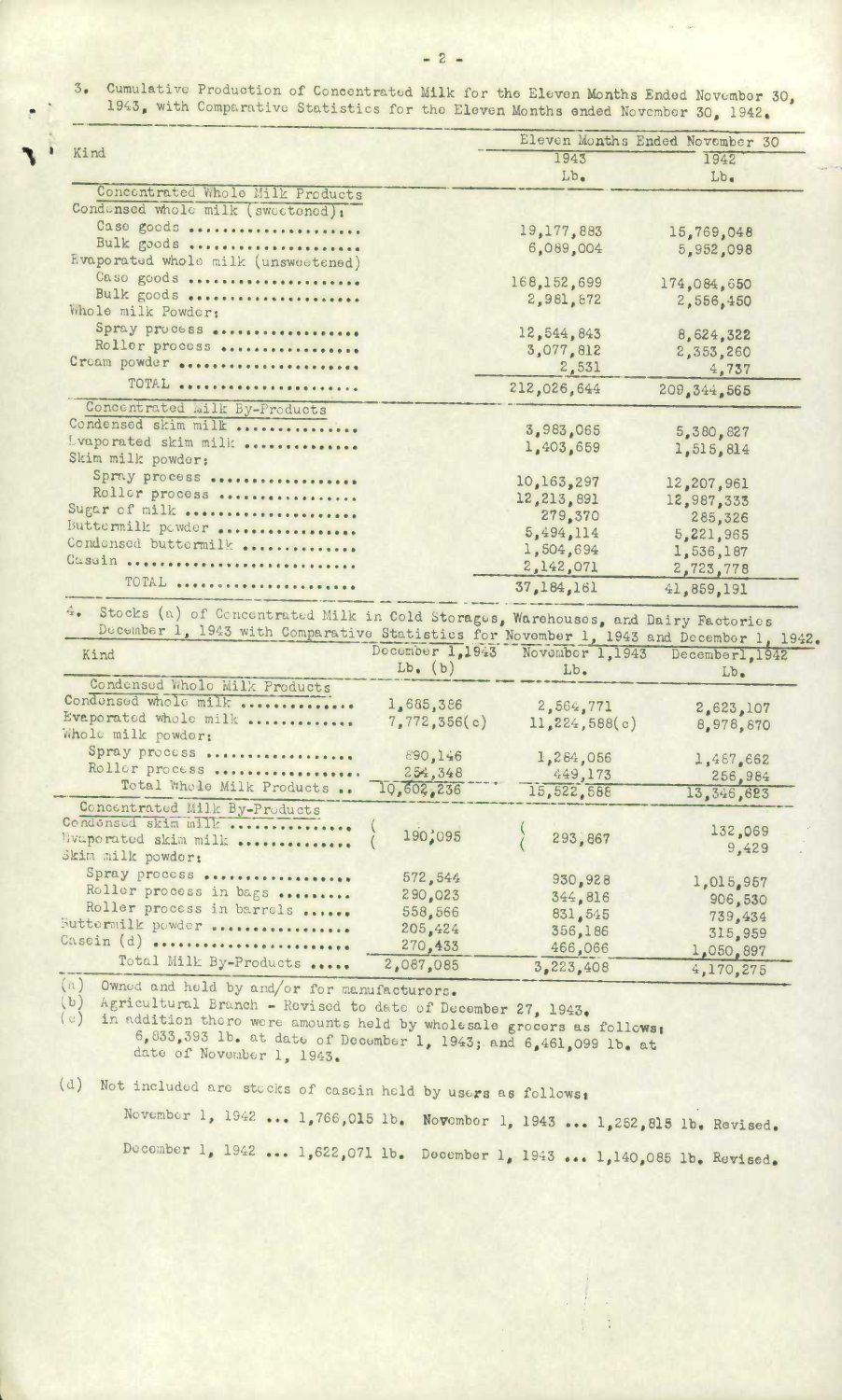## $-3-$ REPORT ON THE FACTORY SALES OF MILK POWDERS, CANADA, NOVEMBER, 1943.

it and the state of the state

The statistics of the present report are based on returns from the 51 manu-<br>facturers whose plants sold during the month any of the various kinds of milk powders and cascin.

1. Sales of Milk Powders, November, 1943. (a)

| Kind                                                                 | Quantity<br>sold | Total<br>Value | Average Price<br>per $lb.$ (b) |
|----------------------------------------------------------------------|------------------|----------------|--------------------------------|
| Whole milk powder (bulk goods):                                      | 1b.              | 63             | cents                          |
| Spray process                                                        | 326,743          | 105.211        | 32.20                          |
| Roller process                                                       | 413,557          | 107,670        | 26.04                          |
| Buttermilk powder - Roller process<br>Skim milk powder (bulk goods): | 327,230          | 27,793         | 8.49                           |
| Spray process<br>Roller process for human                            | 513,521          | 64,495         | 12,56                          |
| consumption<br>Skim milk powder - roller process                     | 757,211          | 85,650         | 11.31                          |
| for animal consumption                                               | 88,906           | 8,267          | 9.30                           |
| Cascin (dried)                                                       | 161,667          | 36.380         | 22.50                          |
| Total value                                                          | $\frac{1}{2}$    | 435,466        |                                |

Cumulative Sales of Milk Powders, January to November, 1943, inclusive.  $2.$ 

| Kind                                                                        | Quantity<br>sold                    | Total<br>Value                   | Averago Price ><br>per $lb.$ (b) |
|-----------------------------------------------------------------------------|-------------------------------------|----------------------------------|----------------------------------|
| Whole milk powder (bulk goods):                                             | lb <sub>•</sub>                     |                                  | oonts                            |
| Spray process<br>Roller process<br>Buttermilk powder - roller process.      | 3,257,003<br>2,922,111<br>4,486,459 | 1,038,737<br>754,791<br>.374.378 | 31.89<br>$25 - 83$<br>8.34       |
| Skim milk powder (bulk goods):<br>Spray process<br>Roller process for human | 9.044.605                           | 1,117,753                        | 12.35                            |
| Consumption description<br>Skim milk powder - roller process                | 11,612,247                          | 1,306,775                        | 11.25                            |
| for animal consumption<br>Casoin (dried)                                    | 2,649,186<br>2,862,113              | 235,631<br>592,200               | 8.89<br>20.69                    |
| Total value                                                                 |                                     | 5,420,265                        | $\sim$                           |

| ∍ כ | Sales of Milk Powders. November. 1942 |  |
|-----|---------------------------------------|--|
|-----|---------------------------------------|--|

| Kind                                                                  | Quantity<br>sold   | Total<br>Value   | Average Price<br>per $lb.$ (b) |
|-----------------------------------------------------------------------|--------------------|------------------|--------------------------------|
| Wholo milk powder (bulk goods):                                       | 1b.                | S                | conts                          |
| Spray process<br>Roller process                                       | 225.225            | $7 - 363$        | $33 - 02$                      |
| Buttermilk powder - roller process.<br>Skim milk powder (bulk goods): | 141,235<br>306.555 | 33,284<br>25,669 | 23.57<br>8.37                  |
| Spray process<br>Roller process for human                             | 654.890            | 80,260           | 12.26                          |
| consumption<br>Skim milk powder - roller process                      | 888,853            | 97.393           | 10.96                          |
| for animal consumption<br>Casoin (dried)                              | 290, 245<br>67,250 | 28,822<br>14,980 | 9.93<br>$22 - 28$              |
| Total value                                                           |                    | 354,771          |                                |

(a) Comparative statistics for November, 1942, will be found in Table 3 below.

(b) Prices are based on goods as delivered.